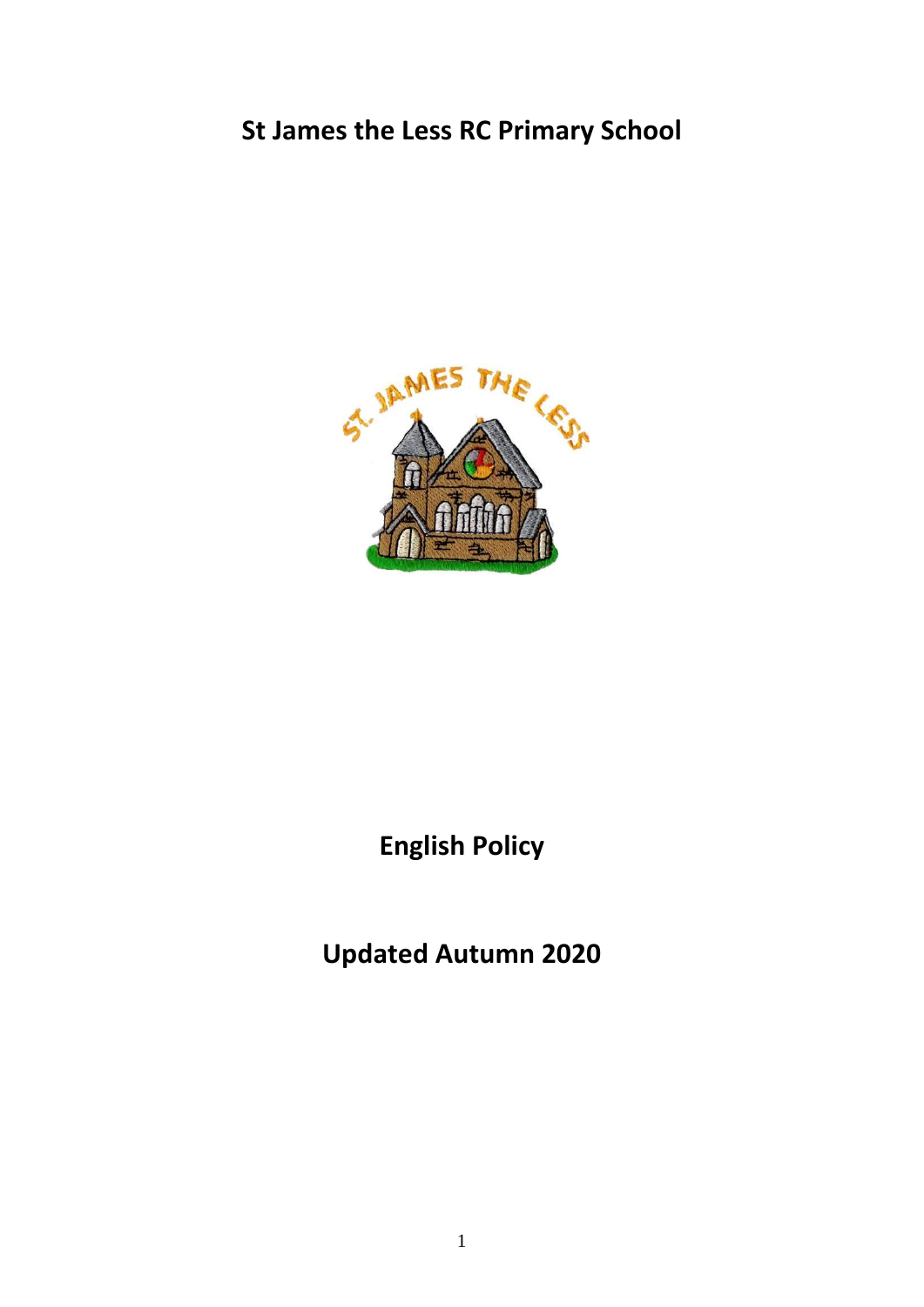

The teaching of Literacy develops the ability of pupils to communicate effectively both in speech and writing, and to listen with understanding. All pupils in our school are entitled to a full, stimulating and well-structured curriculum. The children's skills are developed within an integrated programme of speaking and listening, reading and writing, and extended through other areas of the curriculum.

## **Aims:**

At St James the Less we aim to help children become language users who:

- read and write with confidence, accuracy, fluency and understanding;
- use a range of reading cues to monitor their reading and correct mistakes;
- show an interest in books, evaluating and justifying their preferences;
- are able to read a range of text for pleasure or information;
- understand phonics and regular spelling patterns, using them to read and spell accurately;
- have fluent and legible handwriting;
- have an interest in words and their meanings and have a growing vocabulary;
- understand narrative structure through basic literacy ideas of setting, character, plot etc;
- are independent in the processes of planning, drafting, editing and improving their own writing;
- develop effective and confident speaking and listening skills, and an ability to demonstrate empathy;
- develop a lifelong love of reading and writing.

#### **Overview**

This policy consists of key paragraphs that explain how English is taught and appendices that give further guidance about:

- Appendix 1 Reading
- Appendix 2 Writing
- Appendix  $3$  Spelling & Phonics
- Appendix  $4$  Handwriting
- Appendix  $5 -$ Spoken Language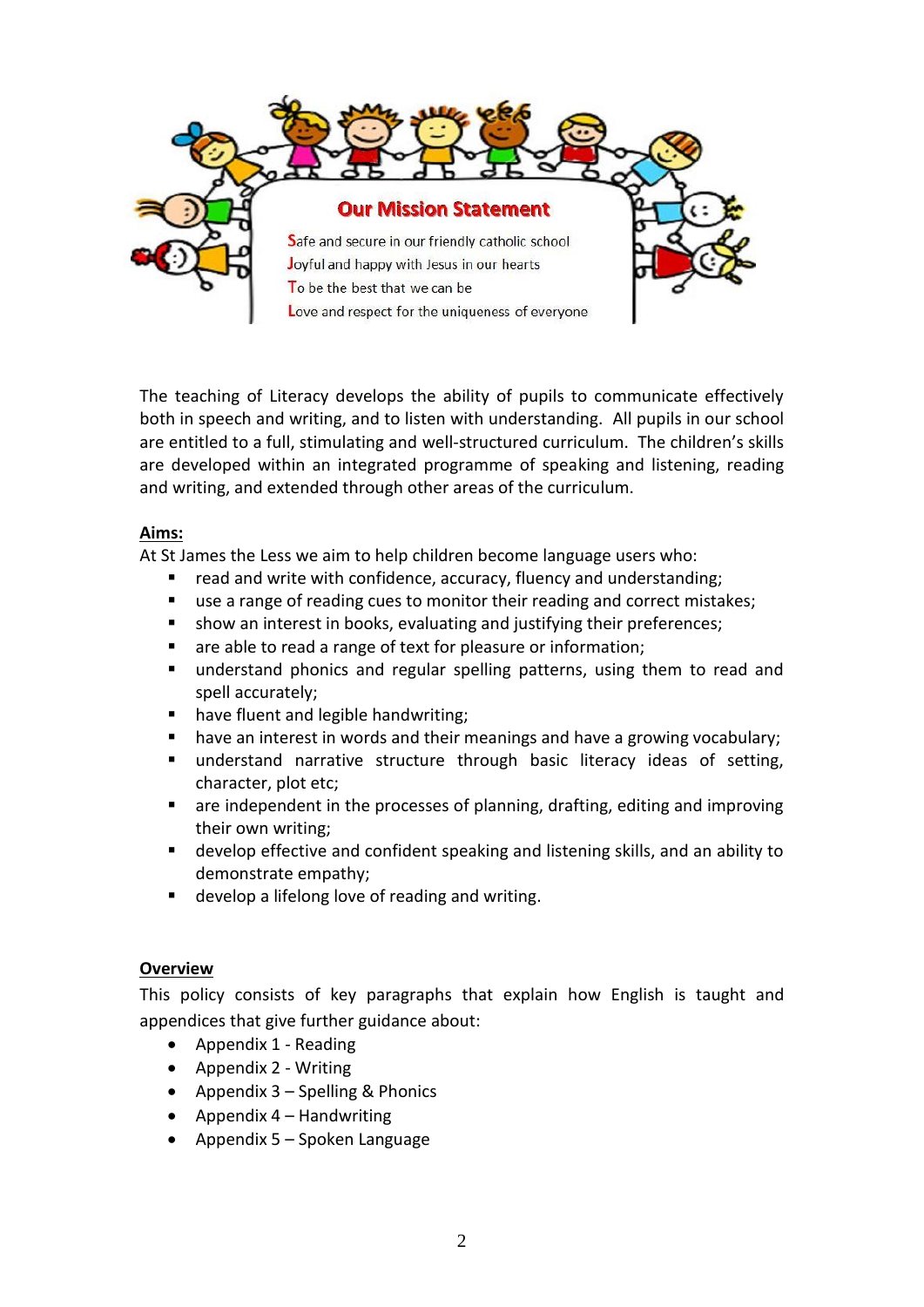## **Teaching and Learning**

Teaching and learning are based on the objectives defined by the Early Learning Goals in Foundation Stage, and the National Curriculum 2014 in Key Stages 1 and 2. Specific skills are taught and practised as appropriate during a daily Literacy lesson. Children's learning involves reading to identify a genre, establishing the features of that genre and modelled writing by the teacher, leading to independent writing in the style of that genre. Opportunities to use these skills, in context, will then follow in work across the curriculum, and then be consolidated.

A variety of teaching strategies, styles and resources (including computing) are used to ensure balance and depth in the delivery of Literacy.

(See Teaching & Learning Policy)

#### **Planning**

English is a core subject in the National Curriculum and we use the National Curriculum 2014 as a basis for implementing the statutory requirements of the programme of study for English.

Teachers from Year 1 to Year 6 use NC 2014 and Lancashire suggested Literacy Units as a starting point for creating their medium term plans. These medium term plans follow the five aspects of Literacy teaching: Familiarisation with the genre/text type; capturing ideas; teacher demonstration; teacher scribing through supported and guided writing and finally, independent writing to create a teaching sequence. The length of each unit may vary.

Clear objectives, taken from Lancashire KLIPS/LAPS, are set for each session and are shared with the children. Teachers differentiate according to the needs of the pupils and use intervention for targeted support. Literacy is encouraged and developed across our curriculum and links are made where appropriate.

Computing is used where it enhances, extends and complements Literacy teaching and learning. Additional adults are used to support the teaching of Literacy. They work under the guidance of the teacher with small groups of children or individuals.

#### **Meeting Individual Needs**

At our school we teach English to all children, whatever their ability and individual needs. English forms part of the school curriculum policy to provide a broad and balanced education to all children. Through our English teaching we provide learning opportunities that enable all pupils to make good progress. We strive hard to meet the needs of those pupils with special educational needs, those with disabilities, and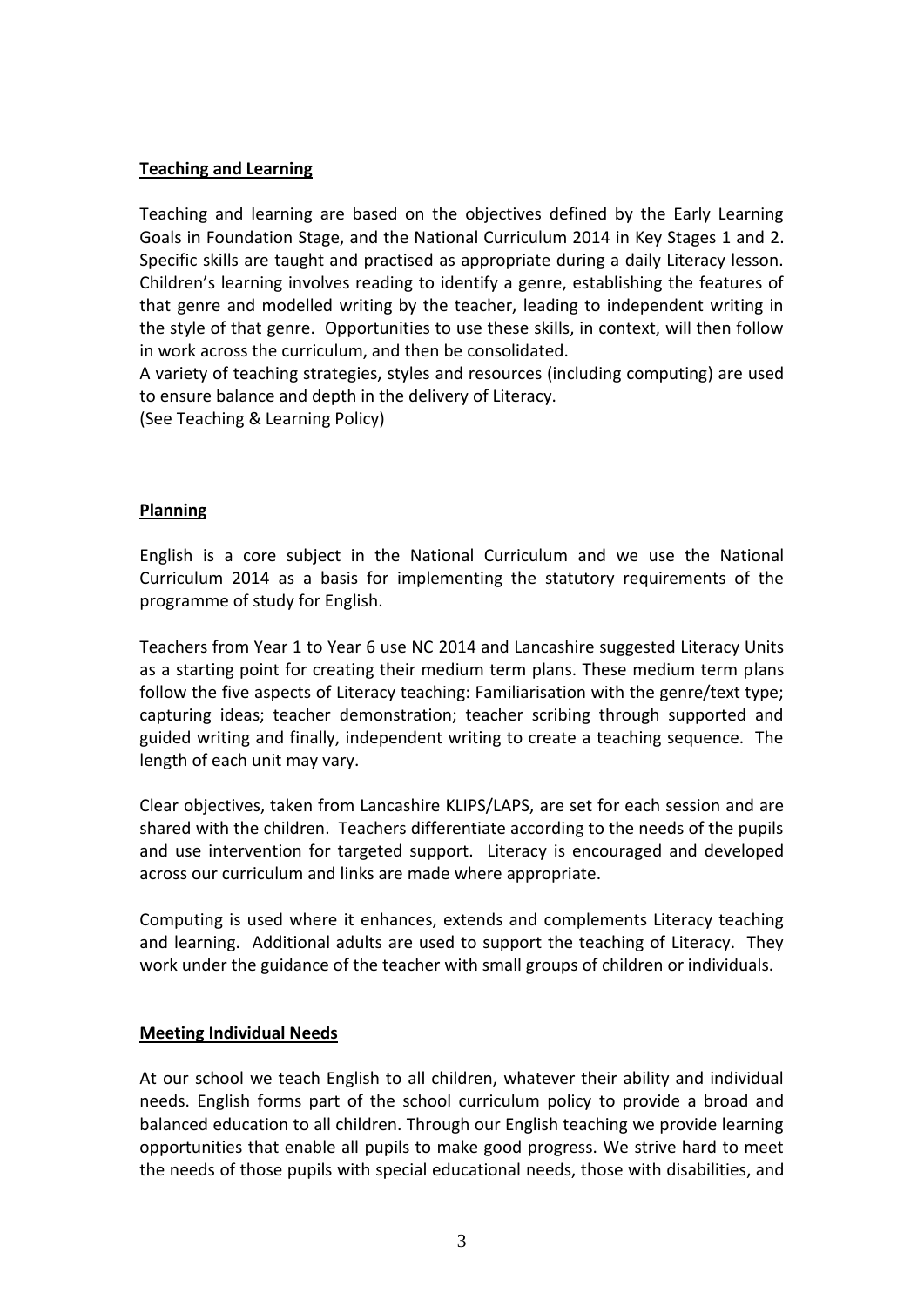those learning English as an additional language, and we take all reasonable steps to achieve this. Able, gifted and talented children are presented with opportunities for challenge, enrichment and extension.

## **EYFS**

Children entering school in EYFS will have already had a wide range of experiences in literacy and we value and build upon these individual experiences using role play, writing areas, the outdoor area and book corners to develop these skills. The Early Learning Goals for Communication, Language and Literacy underpins all work in this area.

The primary method for teaching children to read and spell words is through systematic phonic work, as detailed in Letters and Sounds, following the RWI speed sounds model.

## **Assessment for learning**

Assessments are made in line with the school assessment policy.

Teachers use effective assessment for learning to ensure planning is based on prior attainment and that pupils know what they need to do to achieve the next steps. Group or individual targets are set accordingly. Marking is in line with the school marking and feedback policy.

Analysis of assessment data is used to set targets. Class targets are derived from the Year group KLIPS and are regularly reviewed.

Children are informed of their own targets for learning and supported to make progress towards them. Children are also involved in setting their own steps to success and encouraged to review their progress towards these through self, peer and teacher assessment. Staff and pupils use Marking Ladders to assess work and set future targets.

The teacher keeps records that enable them to deliver an effective, creative and relevant curriculum that builds on prior attainment and meets the needs of the pupils.

Records of progress kept for each child:

- Reading record and comments
- KLIPS in Reading and Writing
- **Phonics tracking in EYFS and KS1**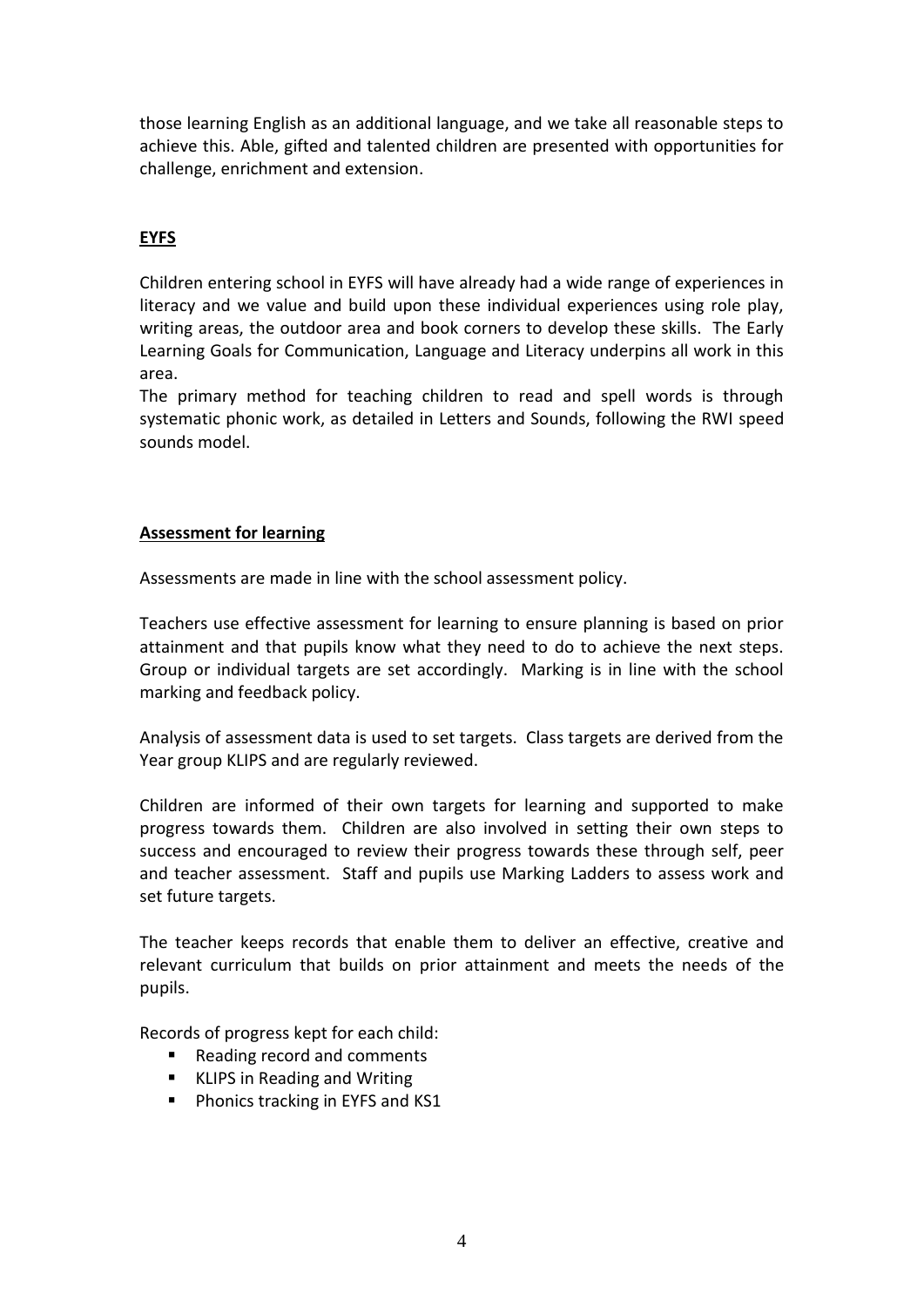The subject leader keeps samples of children's work in a portfolio. This demonstrates what the expected level of achievement is in English in each year of the school. Teachers meet regularly to review and moderate individual examples of work.

## **Intervention Strategies**

St James the Less values the use of intervention strategies. Intervention Strategies which may be implemented include:

- Time to Talk/ELS (KS1)
- Better Reading Partners (Yr  $1+$ )
- Small Group input (KS1 & EYFS)
- Fast Forward Grammar (Yr 5/6)
- **F** Year 6 Booster
- Toe by Toe
- **Stareway to Spelling**
- Yes we can read
- Speech & Language/ Black Sheep
- IDL
- **Reading Comprehension Intervention**
- **LCC Physical**

#### **Homework**

Home reading books, spellings and other literacy based activities, where appropriate, are sent home each week from EYFS to Year 6. The children also have weekly access to the rich resources in our school library.

#### **Staff development**

Teachers are expected to keep up to date with subject knowledge and use current materials that are available in school and online.

Training needs are identified as a result of whole school monitoring and evaluation, performance management and through induction programmes. The subject leader will arrange for relevant advice and information, such as feedback from courses or newsletters, to be disseminated. Where necessary, the subject leader leads or organises school based training. Additional adults who are involved with intervention programmes will receive appropriate training that may be school based or part of central training.

## **Monitoring**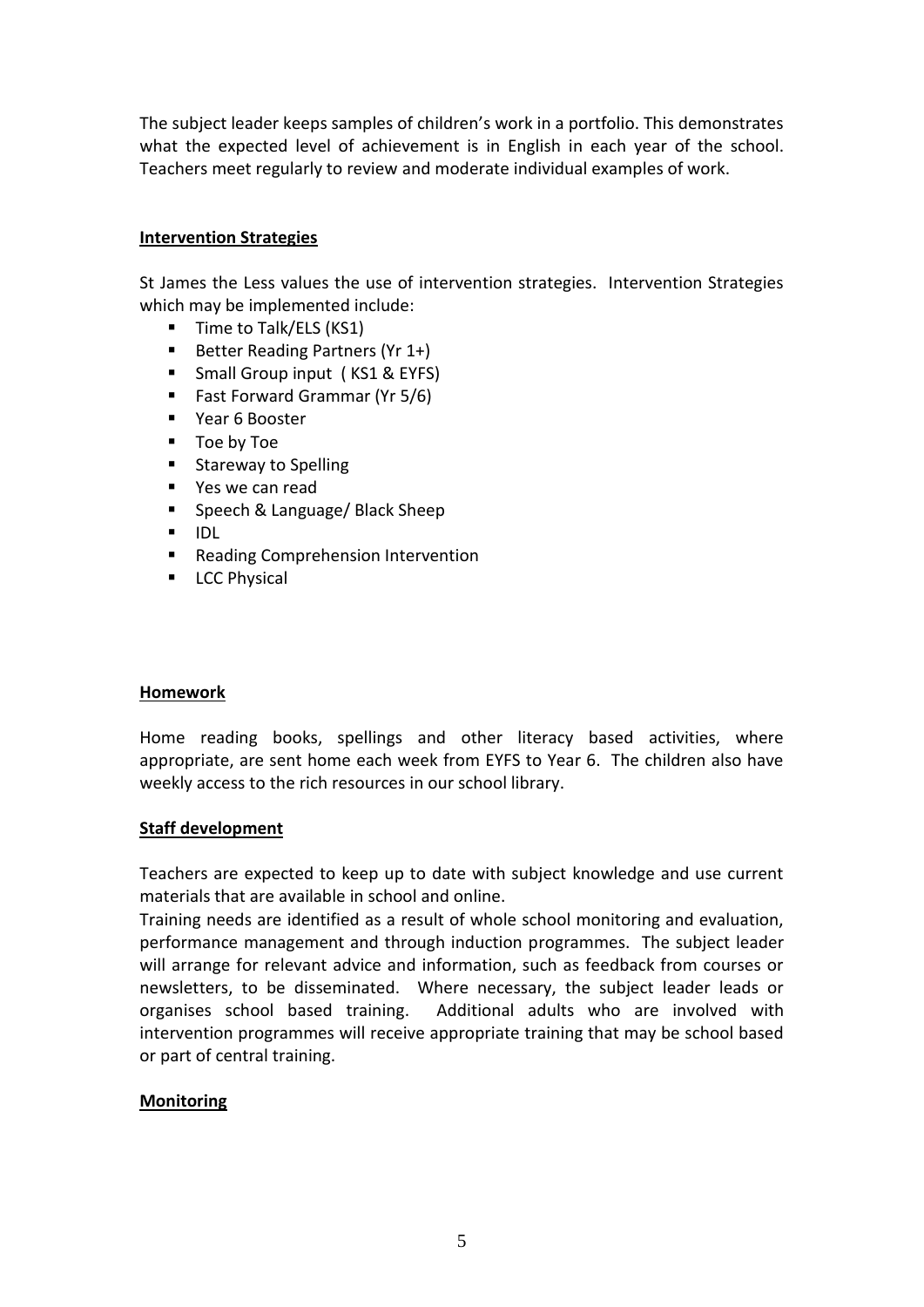Monitoring is carried out by the Senior Management Team and subject leader. This involves scrutiny of planning, children's work, lesson observations and walkthroughs.

## **Review**

This policy will be reviewed Autumn 2021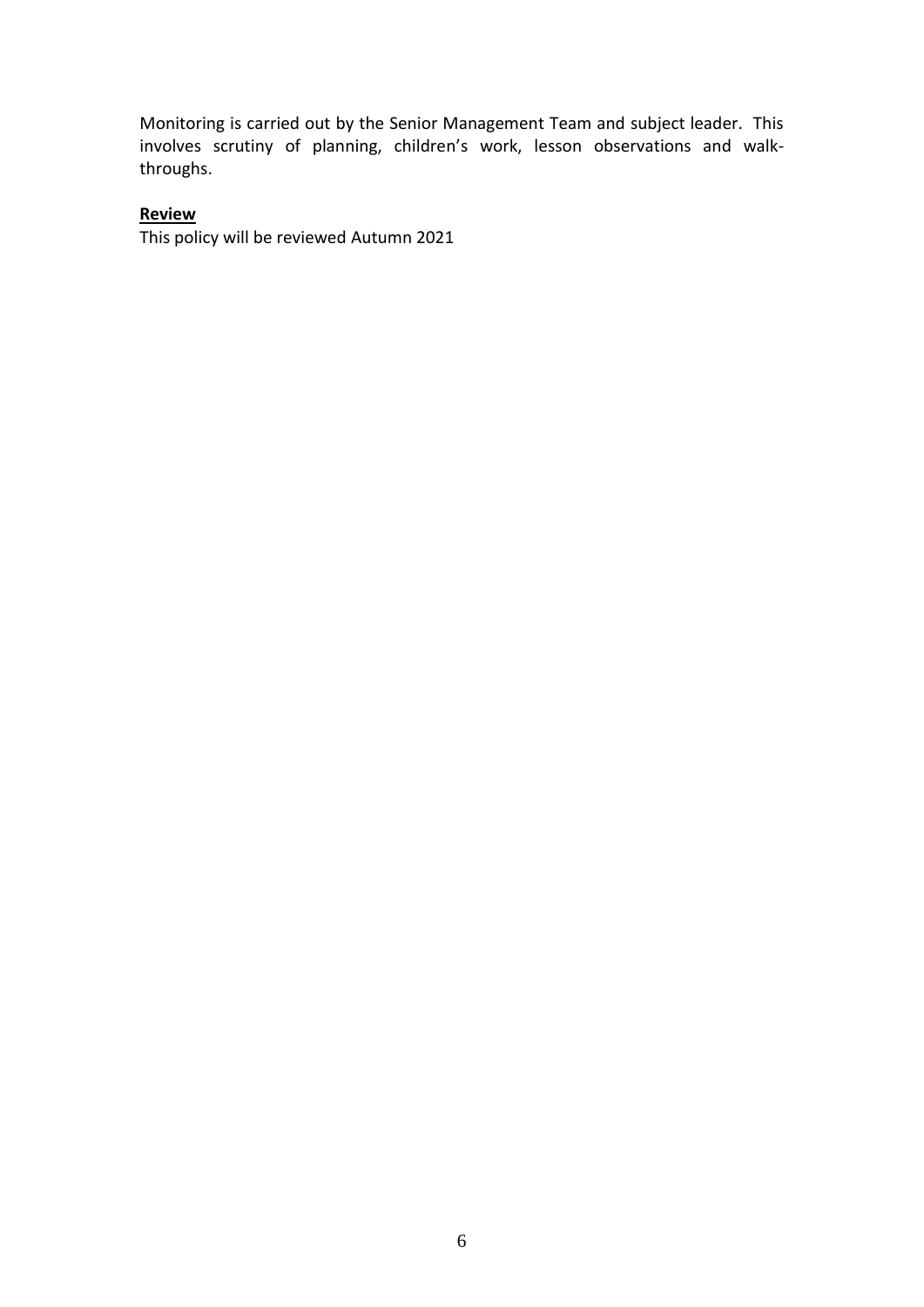## **Appendix 1 - Reading**

As a school we recognise the key importance of reading in order to unlock the school curriculum for all, to enable children to step through doors in to imaginary worlds and, experience times gone by. As readers children at St James the Less will become lifelong learners who have a love of books and literature which will ultimately enrich their lives.

## **Aims**:

To enable children to:

- develop positive attitudes towards reading so that it is a pleasurable and meaningful activity;
- use reading skills as an integral part of learning throughout the curriculum;
- read and respond to a variety of texts whilst gaining increased level of fluency, accuracy, independence and understanding
- develop different strategies for approaching reading and be able to orchestrate the full range of strategies

## **Entitlement**

Pupils have access to a wide range of reading opportunities that include:

- guided reading
- shared reading
- regular independent reading
- home/school reading
- hearing books read aloud on a daily basis
- selecting own choice of texts including ICT texts
- reading in other subjects including ICT texts

## **Teaching and Learning**

Teachers promote and value reading as an enjoyable activity and a life skill. Teachers plan for a range of comprehension strategies that allow pupils to engage with text in a variety of ways to suit different learning styles.

In shared reading the teacher models the reading process to the whole class as an expert reader providing a high level of support. Teaching objectives are pre-planned and sessions are characterised by explicit teaching of specific reading strategies, oral response and collaboration. Texts are rich and challenging, beyond the current reading ability of the majority of the class.

In guided reading texts are chosen to match the ability of the group but still provide an element of challenge. Guided reading provides a forum for pupils to demonstrate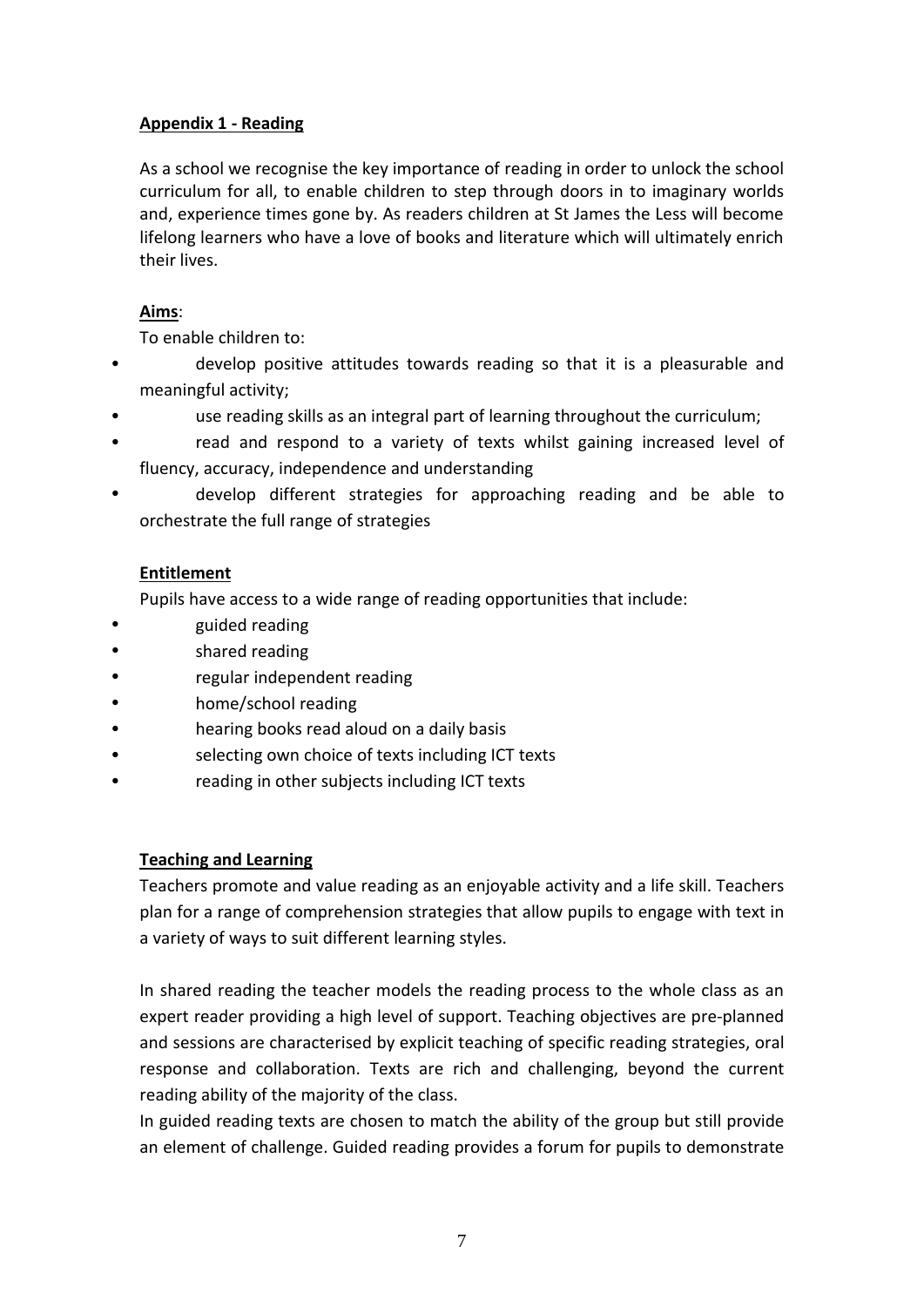what they have learned about reading; the focus for the reading is concerned with extending strategies/objectives taught in shared reading.

Many other opportunities are provided for pupils to practise and extend reading in other subjects. Pupils select texts under the guidance of the teacher for independent and home/school reading. Teachers ensure pupils have appropriately challenging reading books to accelerate reading skills.

All teachers are responsible for providing a stimulating reading environment, promoting book ownership and recommending books to pupils. Classroom and central displays are language rich and special displays should promote authors and books.

Reading at home is regarded as an important part of reading development. Parents are encouraged to hear their children read every day and respond to their child's reading through Home-School Reading Record Books (EYFS – Yr4). When children's reading becomes more fluent and independent, they are encouraged to respond to their reading through completing a book review, which forms their Home-School Reading Record Book (Yr5 – 6).

| Year Group        |                                                                                                                                                                                                                                                         |  |  |
|-------------------|---------------------------------------------------------------------------------------------------------------------------------------------------------------------------------------------------------------------------------------------------------|--|--|
| <b>EYFS</b>       | First home reading book given around October half term.<br>Books changed twice weekly.<br>Children are heard read twice a week by a staff member.<br>Class teacher hears all children read during a weekly Guided<br>Reading Session later in the year. |  |  |
| Year 1            | Books are changed twice weekly.<br>Children read individually each week with a staff member.<br>Class teacher hears all children read during a weekly Guided<br>Reading Session.                                                                        |  |  |
| Year <sub>2</sub> | Books are changed twice weekly.<br>Class teacher hears all children read during a weekly Guided<br>Reading Session.<br>Non-independent readers also read with TA/CT.                                                                                    |  |  |
| Years 3 to 6      | Children change books for themselves as necessary.<br>Class teacher hears all children read during a weekly Guided<br>Reading Session.<br>Non-independent readers also read with TA/CT.                                                                 |  |  |

## **Reading Frequency**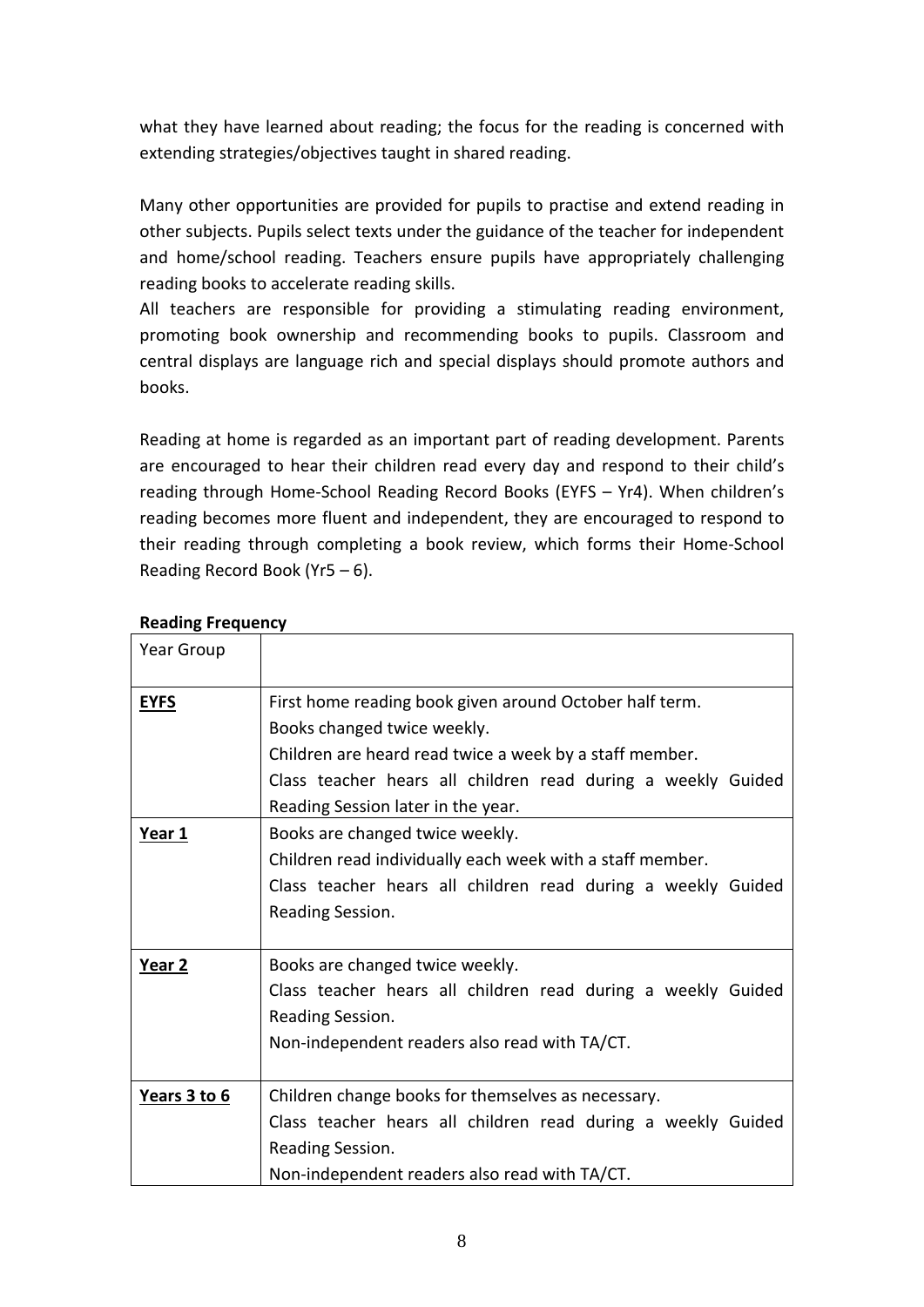## **Resources**

All classrooms have a well-stocked book area with a range of fiction and non-fiction. Pupils also have opportunities to read magazines, information leaflets and ICT texts. The school library is an important resource and pupils are taught how to use it appropriately.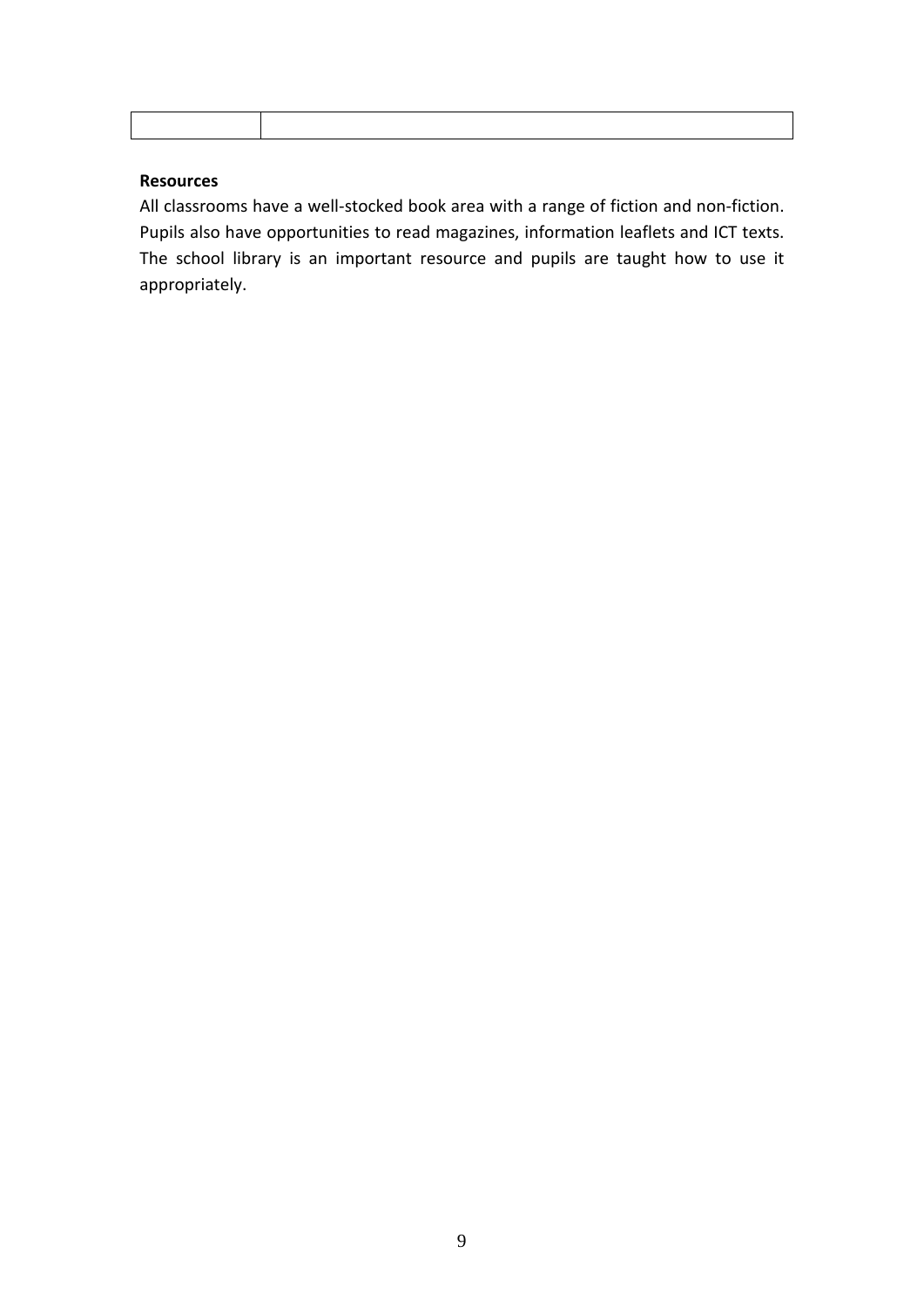## **Appendix 2 – Writing**

## **Aims**

Children should learn to:

- write in different contexts and for different purposes and audiences.
- be increasingly aware of the conventions of writing, including grammar, punctuation and spelling.
- plan draft and edit their writing to suit the purpose.
- use ICT as a literacy medium for presenting work and manipulating text.
- form letters correctly, leading to a fluent joined and legible handwriting style, giving increasing regard to presentation.

## **Entitlement**

Pupils have access to a wide range of writing opportunities that include:

- shared writing
- guided writing
- independent writing
- writing different text types and narrative styles
- writing in different curriculum areas
- handwriting practice
- collaborative writing
- writing related to own experiences and enjoyment
- writing from a variety of stimuli
- planning, drafting, editing and presenting
- using ICT

## **Teaching and Learning**

Teachers promote writing and look for ways to inspire and motivate pupils so that they see themselves as 'writers'. Teachers establish the purpose and audience for writing and make teaching objectives explicit to pupils so they know why they are studying a particular text type, the kind of writing activities they need to undertake and what the expected outcome will be. The following teaching sequence for reading and writing will be used as a framework: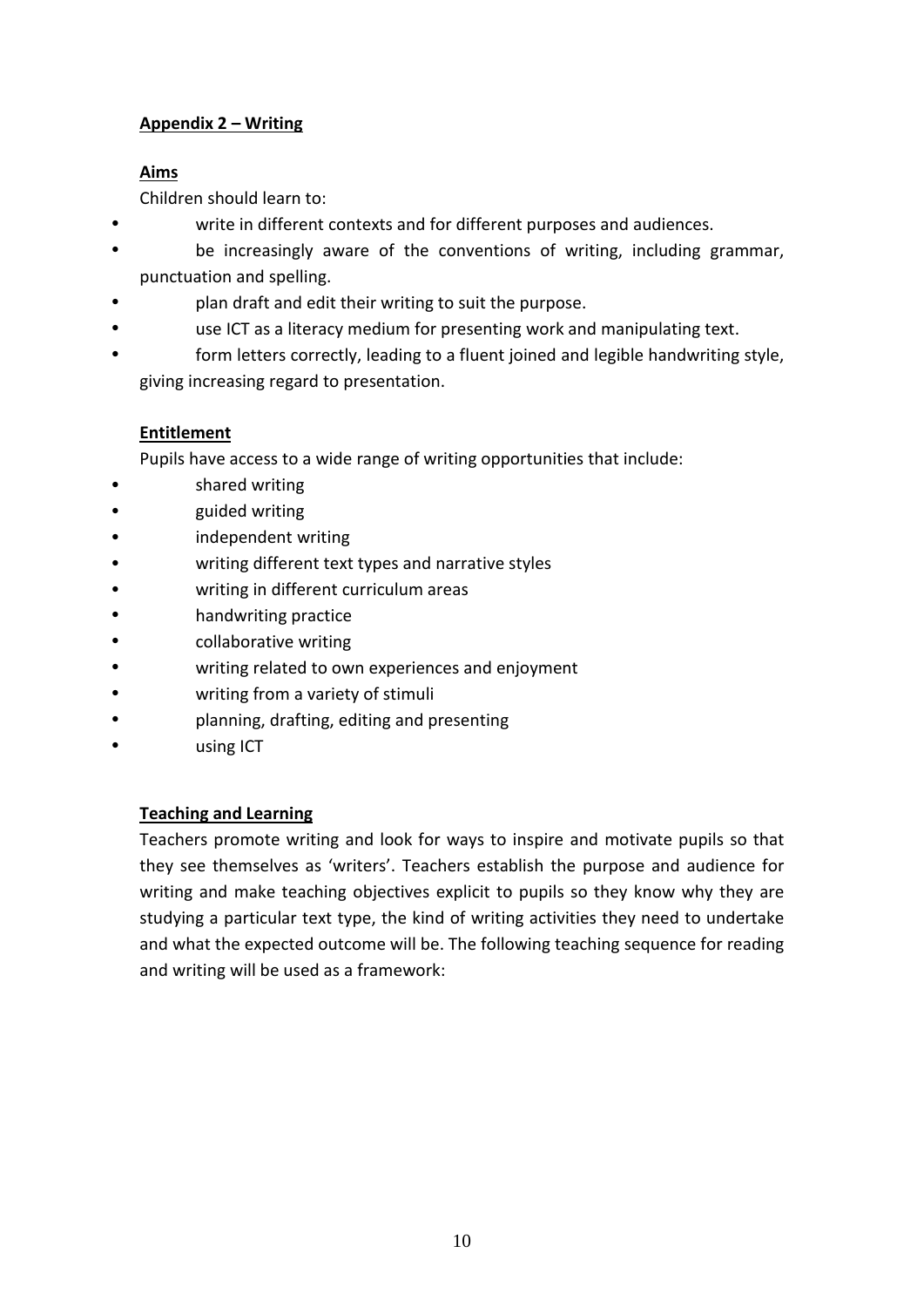

The writing process breaks down into a number of steps that will need to be taught and practised regularly:

- 1. Planning
- 2. Drafting and Writing
- 3. Evaluating and Editing
- 4. Proof-Reading
- 5. Reading Aloud and Sharing

Subject-specific texts that link to work being undertaken in other areas should also be used in literacy lessons to support the wider curriculum. Teachers use shared writing to model the writing process. Shared reading and writing provide a context for discussion and demonstration of grammatical features at word level, sentence level and text level. Teachers encourage 'talk for writing' as an integral part of the process.

Activities are differentiated through the use of writing frames, spelling banks, collaborative work and peer or adult support. Marking ladders are also used to support pupil/teacher assessment.

Children are given opportunities to enhance their work through teacher guidance.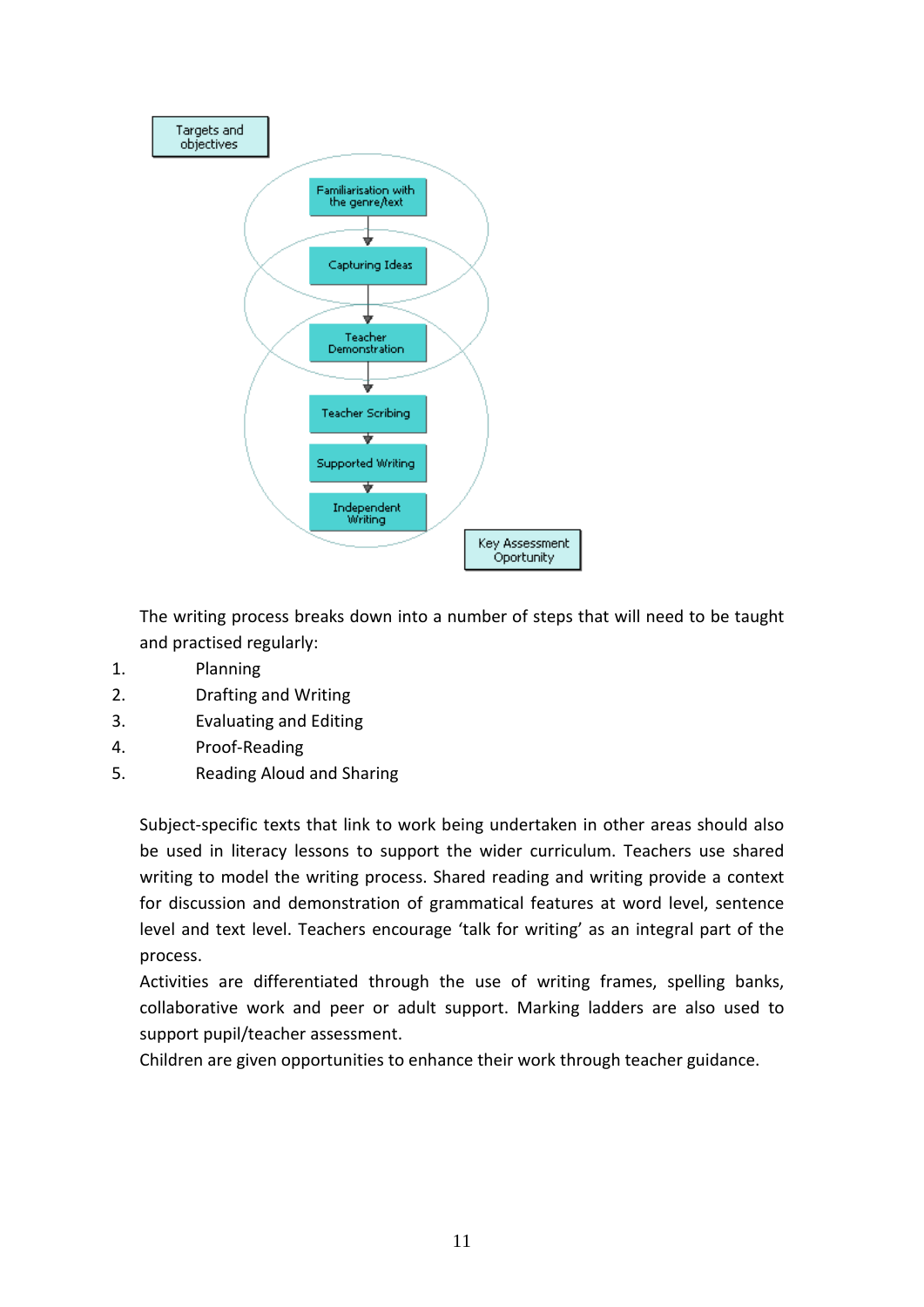## **Writing Portfolios**

In order to gather evidence of progression in writing, every pupil will produce a piece of writing two weeks before the end of each term. This writing will be completed, and placed in the pupil's individual writing portfolio.

**Autumn** – an open piece of writing eg. Poetry, description…

- **Spring** Non-fiction writing
- **Summer** Narrative

Writing will be reviewed and moderated in staff meetings.

# **Appendix 3 – Spelling & Phonics**

## **Aims**

Children should be able to:

- Blend and segment sounds easily.
- Learn that segmenting words into their constituent phonemes for spelling is the reverse of blending phonemes into words for reading.
- Spell words accurately by combining the use of grapheme-phoneme correspondence knowledge as the prime approach, and also morphological knowledge and etymological information.
- Use a range of approaches to learn and spell irregular words.

## **Entitlement**

Pupils have access to a range of phonics opportunities that include at FS and KS1:

- Whole class teaching of specific spelling patterns
- Daily discrete phonics teaching
- Using phonics knowledge in real life contexts
- Applying skills in cross curricular contexts

Pupils have access to a range of phonics opportunities that include at KS2:

- Whole class teaching of specific spelling conventions and rules
- Discrete phonics teaching as part of an intervention group where gaps in phonological knowledge have been identified
- Using phonological knowledge in real life contexts
- Applying skills in cross curricular contexts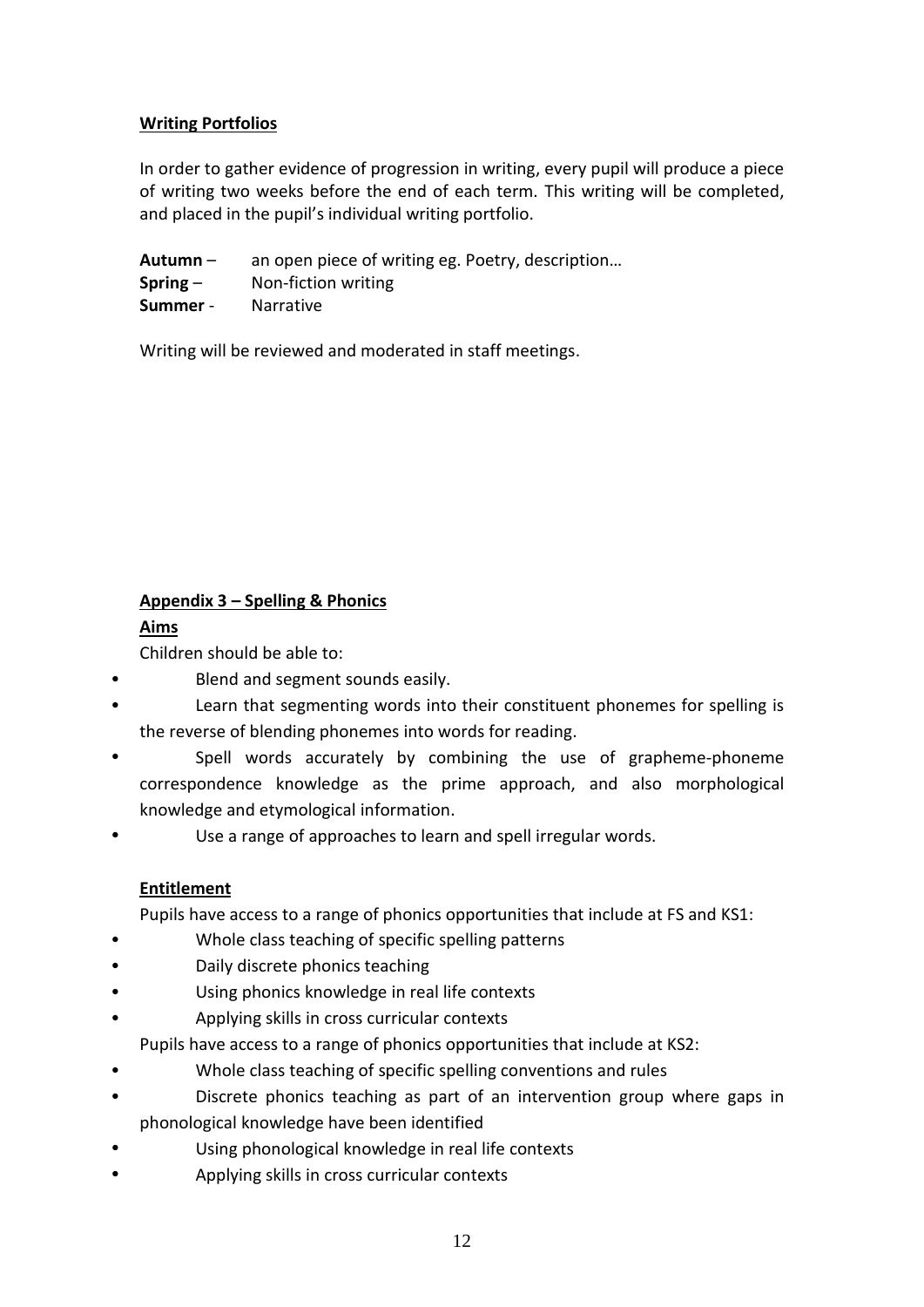## **Teaching and Learning**

Teachers provide a wide range of contexts for reinforcing spelling patterns and tricky words throughout the school day. EYFS ad Y1 teachers use phonics materials based on Letters & Sounds and RWI . Y2 to Y6 use No Nonsense Spelling as a basis for their planning for the teaching of spelling.

Learning takes place in a variety of situations and group settings. For example, these could include working independently to practise tricky words, possibly using computing; working collaboratively on an investigation and participating in short, focused whole class activities.

Children are expected to spell high frequency words correctly and the word lists for their particular year group.

## **Spelling Homework**

Children are encouraged to use different spelling strategies to learn spellings. Starting with 'Look, say, cover, write & check', then adding in other ways:

- Find words within the word (there's a 'hen' in 'when'!)
- $\bullet$  Break the word up into smaller parts (Wed + nes + day = Wednesday)
- Break the word up into sounds (th-a-nk)
- Make up a silly sentence using the letters (big elephants cause accidents under small elephants spells 'because')
- Say the word as it is written (like 'knight')
- Find a word that rhymes with it: is the spelling the same?

Spellings are given out each week, marked and returned home for parents' information.

KS1 – Five to ten spellings per week

LKS2 – Five to ten spellings per week

UKS2 –Ten to fifteen spellings per week

Spellings may be taken from the Letters and Sounds Document, National Curriculum 2014 or based on spelling patterns being learnt in class. It must be stressed that spellings should be based on prior attainment and phonological need and children's learning should be tested regularly to ensure that spellings are fit for purpose.

#### **Resources**

Letters and Sounds RWI Speed Sounds Support for Spelling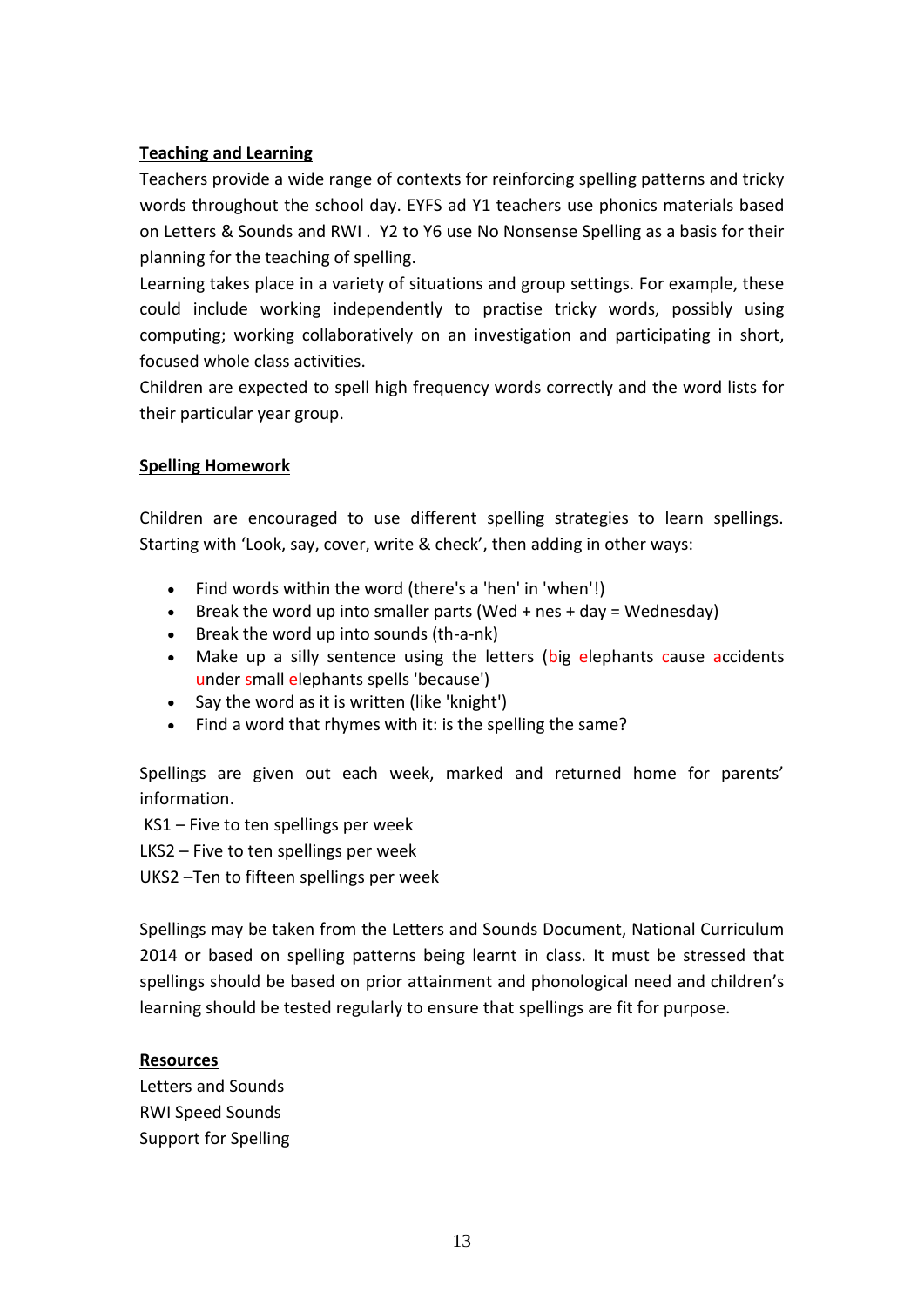## **Appendix 4 – Handwriting**

Teachers have high expectations in the presentation of children's work in all areas of the curriculum. Handwriting plays an important part and is taught throughout the school following Collins Handwriting. It is expected that all members of staff, class teachers and teaching assistants, model the school handwriting style at all times ie. when writing on the board or in children's books.

### Foundation Stage

The emphasis at this stage is with movement rather than neatness. Letter formation learned at this early stage becomes automatic and has a profound influence on later fluency and legibility. To aid movement, close attention is given to pencil grip, correct posture, the positioning of the paper and the organisation of the writing space. Teachers are vigilant to ensure that bad habits do not become ingrained and that the specific needs of left-handed pupils and those with special educational needs are met.

In the pre-communicative stage pupils play with writing and these experiments are recognised and praised as an important stage in the child's understanding. Pupils are given the opportunity to experiment with a range of writing materials and implements; a multi-sensory approach is used to help pupils feel the movement in the hand.

## Key Stage 1

Building on the foundation stage, pupils at Key Stage 1 develop a legible style. This is achieved in Year 1 by developing a comfortable and efficient pencil grip and by practising handwriting in conjunction with spelling and independent writing. Correct letter orientation, formation and proportion are taught in line with the school's agreed handwriting style. This continues in Year 2 and the four basic handwriting joins (diagonal and horizontal joins to letters with and without ascenders) are practised.

#### Years 3 and 4

In Year 3 the children consolidate their use of the four basic handwriting joins, ensuring consistency in size, proportion and spacing of letters. Handwriting speed, fluency and legibility are built up through practise. By Year 4 joined handwriting is used at all times unless other specific forms are required e.g. printing on a map or fast script for notes.

#### Years 5 and 6

Years 5 and 6 are used to consolidate learning for those pupils who have not yet achieved a fluent and legible joined script. Those who have will develop an individual style based on the principles of good handwriting taught in previous years. Experimentation with different styles and is encouraged with the aim of increasing speed whilst maintaining legibility.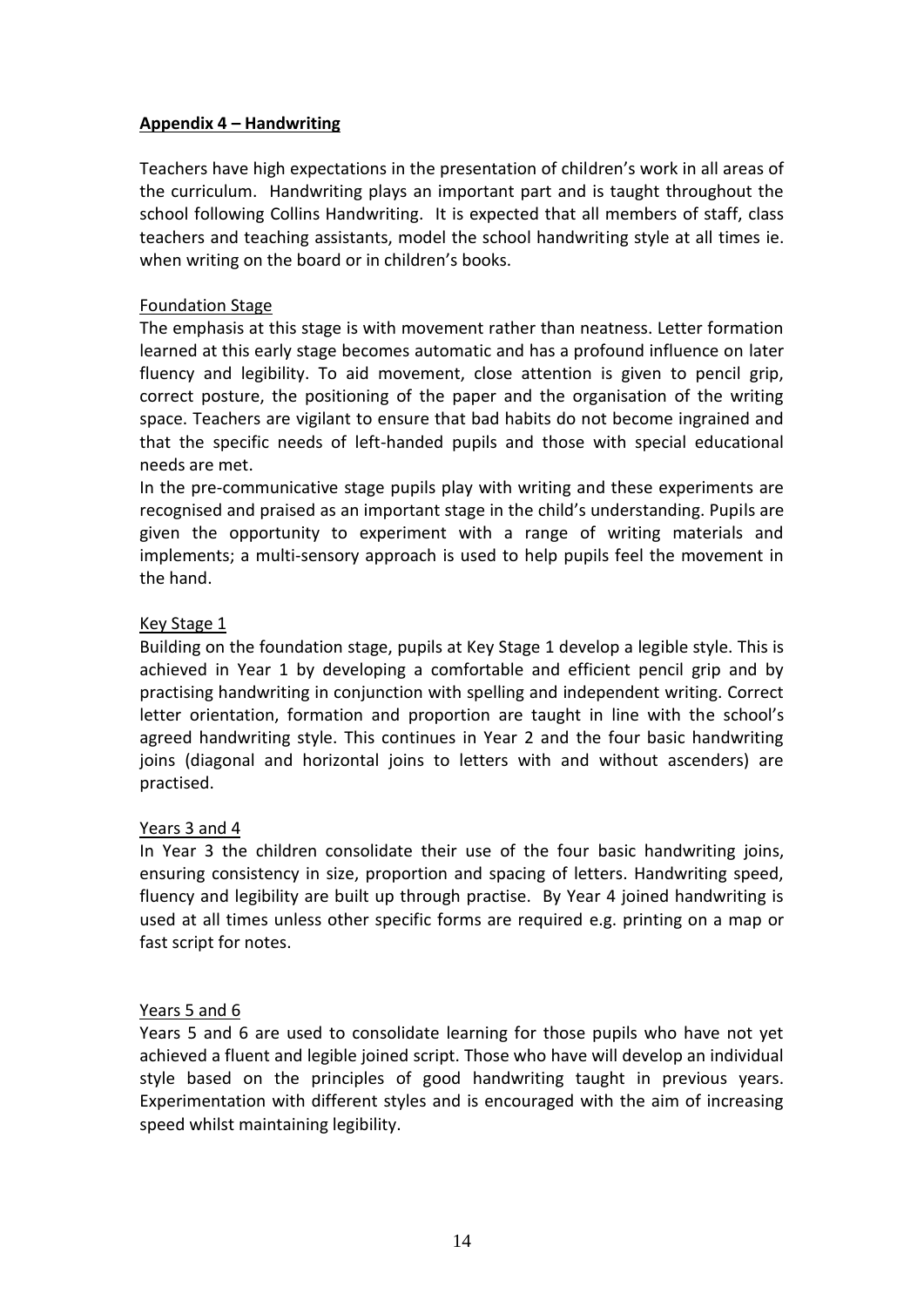When children have reached a good standard of handwriting in all areas of their work, they receive a handwriting pen.

## **Appendix 5 – Spoken Language**

## **Aims**

Children need to be able to:

- Communicate effectively, speaking with increasing confidence, clarity and fluency.
- Participate in discussions and debate in a variety of contexts.
- Listen to the views, opinions and ideas of others with increased interest.
- Articulate ideas and thoughts clearly with appropriate tone and vocabulary recognising audience.
- Respond to questions and opinions appropriately.
- Retell stories and poems which are known by heart.
- Ask questions with increasing relevance and insight.

## **Entitlement**

Pupils have access to a wide range of speaking and listening opportunities that include:

- Talking about their own experiences, recounting events
- Participating in discussion and debate
- Talk for writing
- Talk Homework
- Retelling stories and poems
- Expressing opinions and justifying ideas
- Listening to stories read aloud
- Presenting ideas to different audiences
- Taking part in school performances
- Responding to different kinds of texts
- Talking to visitors in school
- Listening to ideas and opinions of adults and peers
- Role-play and other drama activities across the curriculum.
- Use dramatic techniques, including work in role to explore ideas and texts
- Create, share and evaluate ideas and understanding through drama

## **Teaching and Learning**

Teachers provide a wide range of contexts for spoken language throughout the school day. Teachers and other adults in school model speaking clearly. This includes clear diction, reasoned argument, using imaginative and challenging language and use of Standard English. Listening is modelled, as is the appropriate use of nonverbal communication, respecting the views of others. Teachers are also sensitive in encouraging the participation of retiring or reticent children.